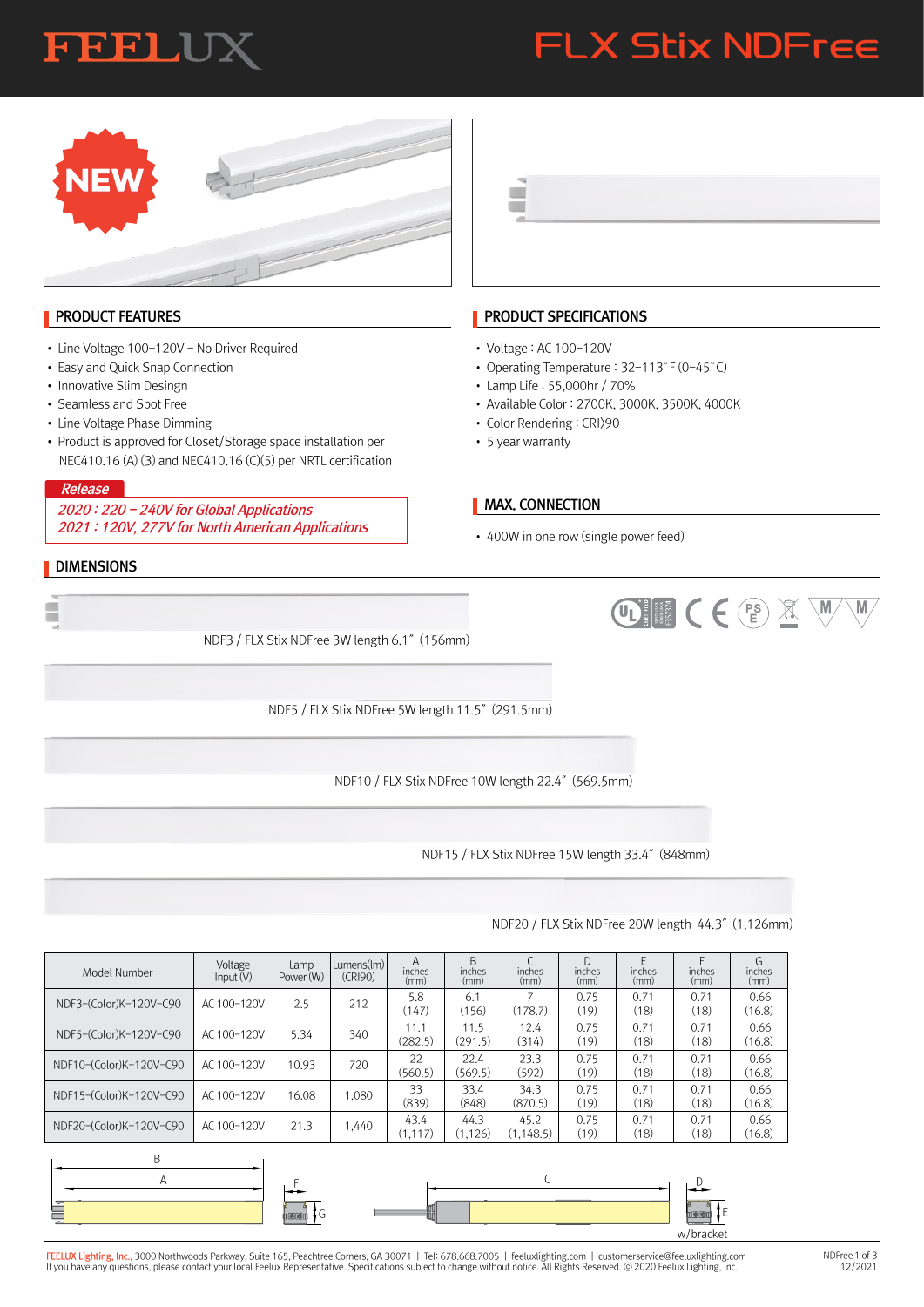### **FEELUX**

### FLX Stix NDFree

#### **BEAM SPREADS**









#### **EASY CONECTION**



#### **INSTALLATION**

☆Before Installation(Power Connection)